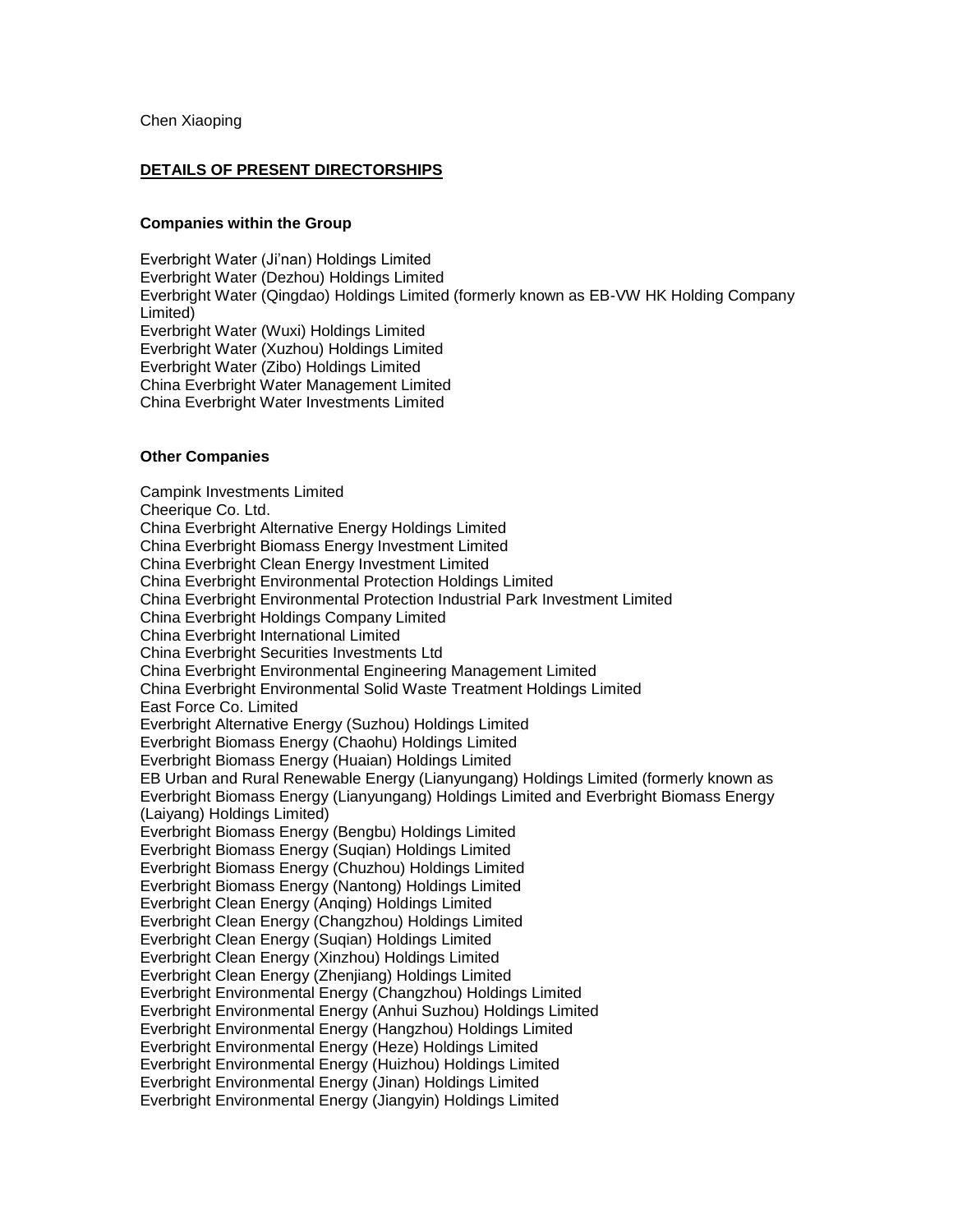Everbright Environmental Energy (Laiwu) Holdings Limited Everbright Environmental Energy (Maanshan) Holdings Limited Everbright Environmental Energy (Nanjing) Holdings Limited Everbright Environmental Energy (Ningbo) Holdings Limited Everbright Environmental Energy (Qingdao) Holdings Limited Everbright Environmental Energy (Rizhao) Holdings Limited Everbright Environmental Energy (Sanya) Holdings Limited Everbright Environmental Energy (Sichuan) Holdings Limited Everbright Environmental Energy (Suqian) Holdings Limited Everbright Environmental Energy (Suzhou) Holdings Limited Everbright Environmental Energy (Weifang) Holdings Limited Everbright Environmental Energy (Xuzhou) Holdings Limited Everbright Environmental Energy (Yixing) Holdings Limited Everbright Environmental Energy (Yiyang) Holdings Limited Everbright Environmental Energy (Zaozhuang) Holdings Limited Everbright Environmental Energy (Zhengzhou) Holdings Limited Everbright Environmental Energy (Zhenjiang) Holdings Limited Everbright International Environmental Protection Charitable Foundation Company Limited Everbright Solid Waste Treatment (Changzhou) Holdings Limited Everbright Solid Waste Treatment (Lianyungang) Holdings Limited Everbright Solid Waste Treatment (Shouguang) Holdings Limited Everbright Solid Waste Treatment (Xuzhou) Holdings Limited Everbright Solid Waste Treatment (Yancheng) Holdings Limited Everbright Solid Waste Treatment (Zibo) Holdings Limited High Luxury Trading Limited Kinbase International Limited Riseland Holdings Limited On Land Limited Topstair Development Limited Cannick Holdings Limited China Everbright Environmental Energy Limited China Everbright Environmental Energy (HK) Investment Limited China Everbright International Investment Management Limited China Everbright Water Holdings Limited Guildford Limited Maddington Limited Everbright Environmental Protection Technology Equipment (Changzhou) Limited Everbright Environmental Protection (China) Limited Everbright Environmental Protection Venture Capital (Shenzhen) Ltd. Everbright Environmental Protection Technological Development (Beijing) Limited Everbright Environmental Protection Engineering (Shenzhen) Ltd. Everbright Environmental Protection Operation Management (Shenzhen) Limited Everbright Environmental Protection Technology Research Institute (Shenzhen) Limited